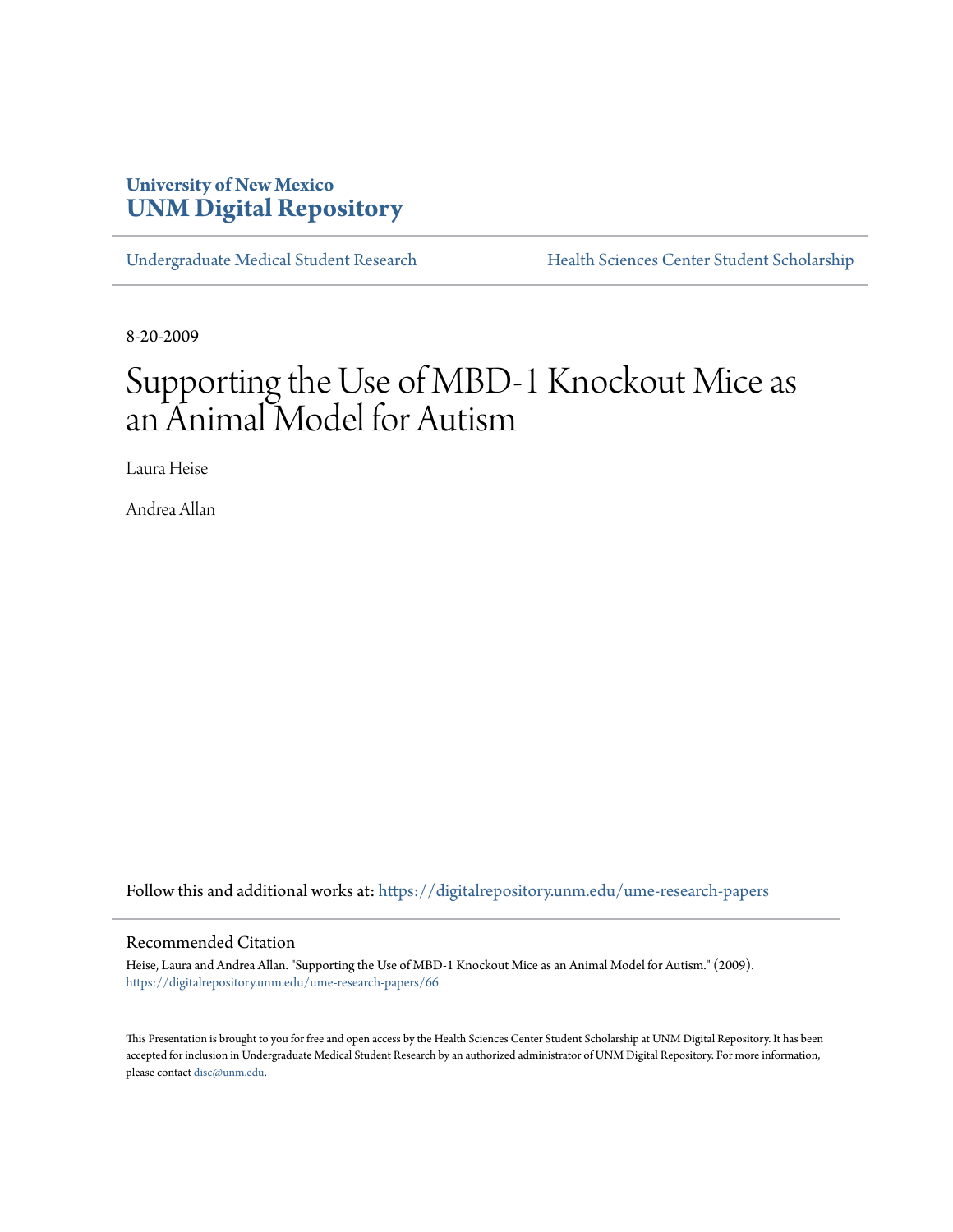## **Supporting the Use of MBD-1 Knockout Mice as an Animal Model for Autism**

The University of New Mexico School of Medicine

Laura Heise (Medical Student class of 2009) and Andrea M. Allan (mentor)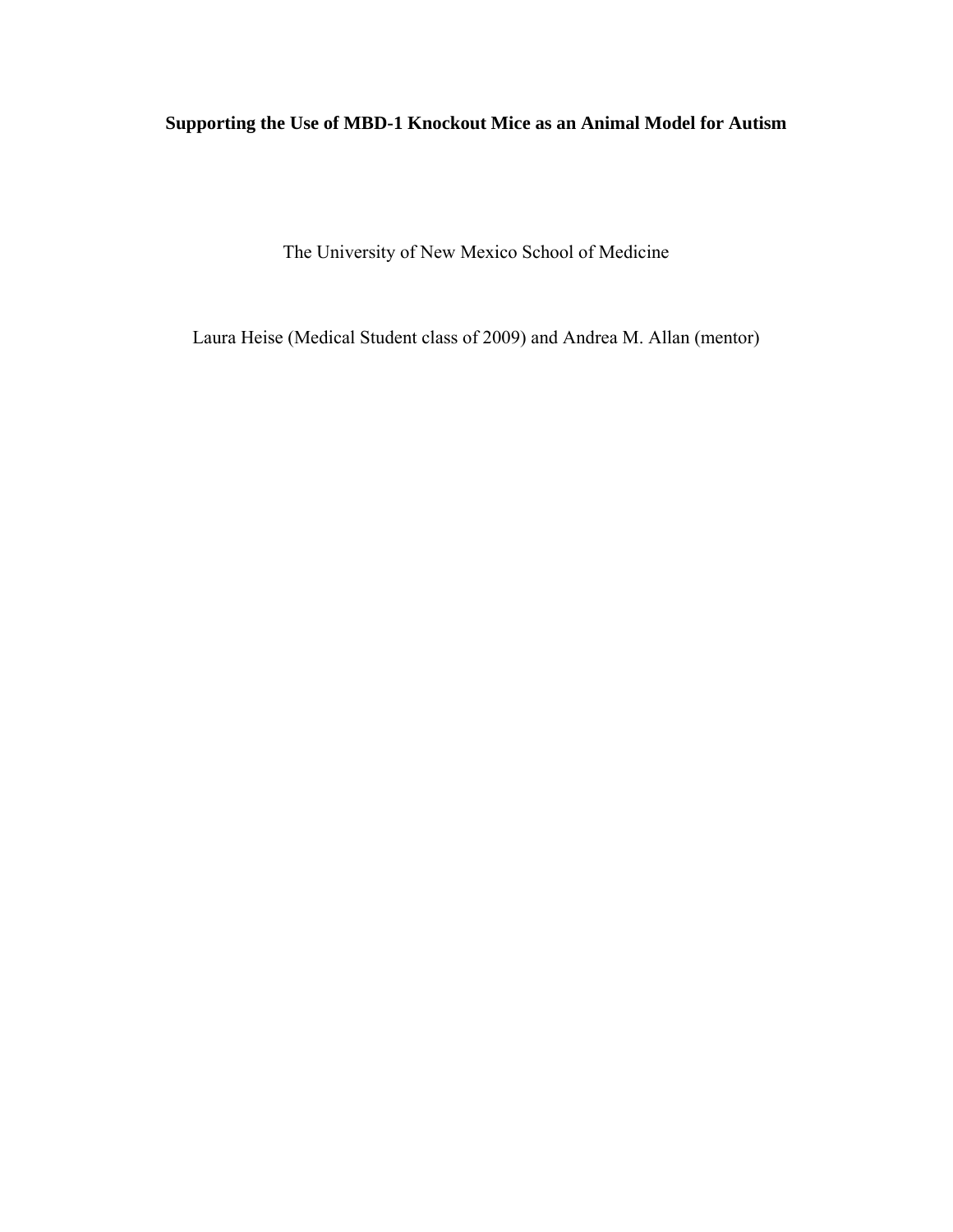## **ABSTRACT:**

OBJECTIVES: The prevalence of autism in our society has grown over the past few decades while lack of a central pathophysiological cause for the disease has hindered research and design of an animal model with the disease. Methyl CpG Binding Domain-1 knockout mice are a potential model for autism. The mice are owned soley by Dr. Xinyu Zhao of the University of New Mexico. The mice appear normal, both anatomically and developmentally, however, they exhibit behaviors that are often seen in autistic patients. While there are few specific physiological hallmarks of autism among patients, a few studies have noted increased levels of adrenocorticotropin hormone and lower plasma corticosterone, which these mice exhibit. The project aims to look at the central deregulation of corticosterone releasing factor-hypothalamic-pituitary-adrenal axis by comparing the presence of receptors for corticosterone releaseing factor-1 in the hippocampi of knock-out mice and wildtype. METHODS: Six knock out mice and 6 wild type mice were euthanized and the hippocampi removed and homogenized. A western blot was conducted to determine relative amounts of corticosterone releasing factor receptor-1 in wild-type and knock out mice. Amount of the secondary antibody was quantified using the Pierce Supersignal West Pico Chemiluminescent Kit. RESULTS: The knockout mice had significantly less expression of corticosterone releasing factor receptor-1 in the hippocampi than wildtype p<0.03 CONCLUSIONS: The findings show that there is a difference in the central regulation of the corticosterone releasing factor-hypothalamic pituitary adrenal axis between wildtype and Methyl CpG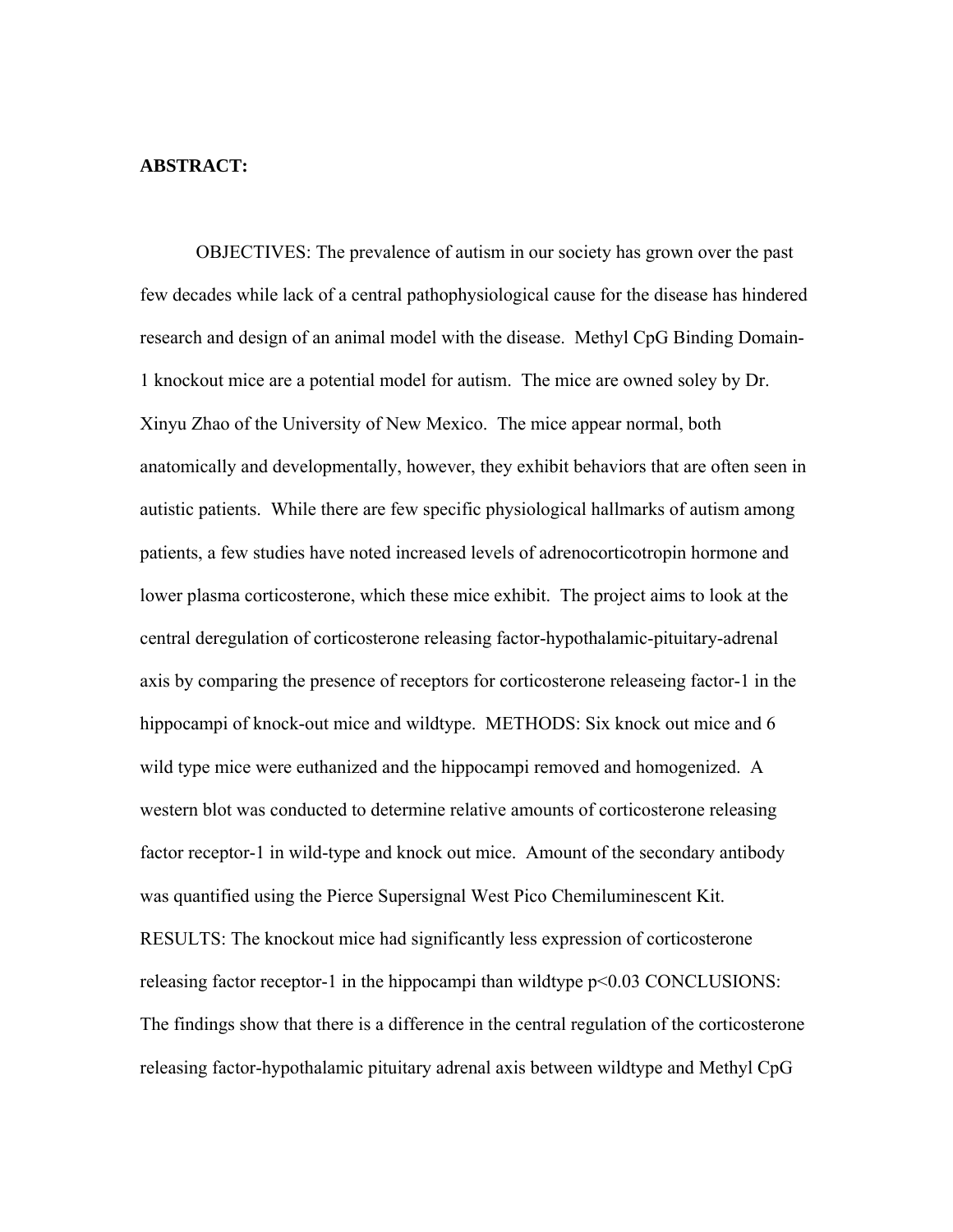Binding Domain-1 knockout mice. While additional studies are needed to understand the full-picture of the regulation of this axis in these mice, the project is promising in supporting the use of the methyl CpG Binding Domain-1 knockout mice as models to study the specific physiology of autism.

#### **INTRODUCTION:**

Autism is defined by the Diagnostic and Statistical Manual for Mental Disorders (DSM-IV) as the presence of qualitative impairment of social interaction and communication and restrictive or repetitive patterns of behavior, interests and activities. Delays or abnormalities in at least one of the areas manifests before the age of three years old, and the condition cannot be better explained by a diagnosis of Rett's Disorder, or Childhood Disintegrative Disorder (DSM-IV). Autistic patients span a broad range of capabilities and degree of disability ranging from mental retardation with life-long dependence to improvement of social skills and ability to live independently, and occasionally even to marry and have children (Rapin, 2006). There appears to be an increased incidence in autism over the past few decades, which may be partially explained by more sensitive diagnostic methods (Rapin, 2006) but most certainly also points to an increase in environmental exposures that lead to the disorder. Autism is a condition of many known biological causes, both pre-natal and post-natal, but despite some theories, there is not yet an accepted mechanism for its pathogenesis. The presence of common characteristics among patients with autism, despite different disease triggers, points to a common etiology and pathophysiological process.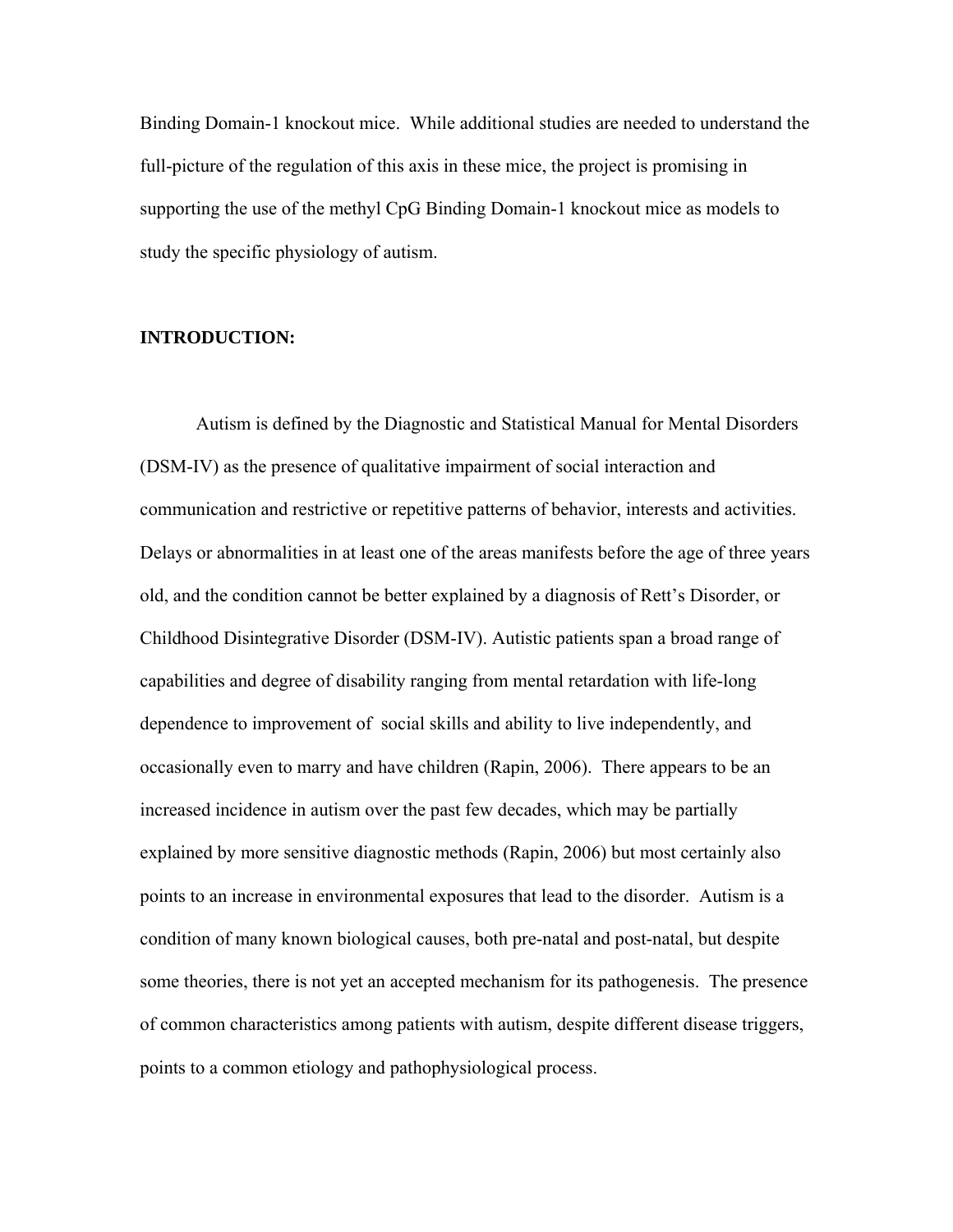One physiological trait that is common among autistic patients is an apparent deregulation of the hypothalamic pituitary axis. A recent study based on the influence of the limbic system, the brain center for emotion and social interactions, over the hypothalamus and pituitary gland looked for changes in hormone levels controlled by these glands in autistic individuals. The study found that cortisol concentrations in autistic individuals were significantly lower than those in control individuals, while plasma adreno-corticotrophic hormone (ACTH) concentrations were significantly higher. The change indicates that there is an abnormality in the hypothalamic-pituitary-adrenal axis in autism (Curin, et. al., 2003). ACTH is a peptide hormone that stimulates synthesis and secretion of the adrenal cortical hormones including cortisone, androgens and aldosterone. Negative feedback inhibition of ACTH occurs when plasma levels of cortisol reach a normal biological level. Elevated levels of ACTH accompanied by low levels of cortisol indicate an abnormality in either delivery of ACTH to the adrenal cortex receptors, in biosynthesis of cortisol, or in negative feedback inhibition by cortisol and ACTH within the CNS (Costanzo, Linda S. 1998). Cortisol is vital for survival. It is important for many physiological processes including the ability to deal with both physical and emotional stress—something that children with autism have trouble with (Muller, 2004). While cortisol deficiency can often be associated with adrenal problems, the cortisol deficiency in autism is most likely associated with a central defect since the disease is a psychological problem and autistic patients are not commonly known to exhibit traits of primary adrenal insufficiency (Chamberlain et al., 1990).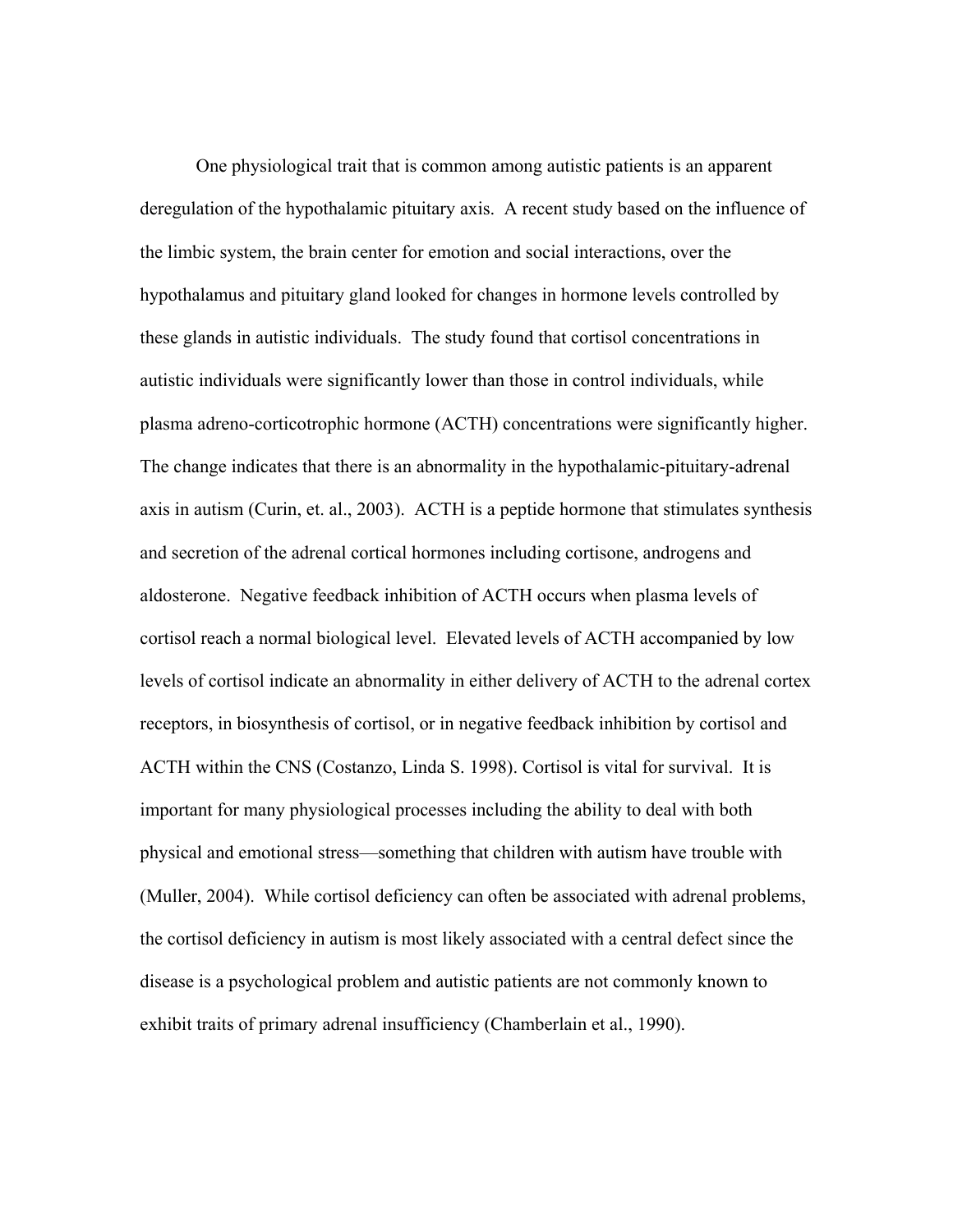Despite extensive characterization and study of patients with autism, further research and understanding of pharmacological treatment is hindered by the lack of a good animal model with which to study autism. A recent study proposed the use of MECP2 knockout mice as an animal model for Rett's disease, a disorder that is closely related to autism (Vincent JB, 2005 and Moretti P, 2006)). MECP2 is a methyl-CpG binding protein from a family of methyl-CpG binding proteins that are located on an area of the X chromosome and are involved in transcriptional repression (Li H, 2005). Another population of knockout mice that is related to the MECP2 population is a population of MBDI knockout mice, which were developed by Xinyu Zhao (Department of Neurosciences, University of New Mexico). They have no detectable developmental defects and appear grossly healthy, however neurological studies show that they have reduced neuronal stem cell differentiation and increased genomic instability (Zhao, 2003). Recent studies with the MBDI knockouts found them to have behavioral characteristics similar to autism—poor learning and increased distractibility, poor social interaction with other mice, increased helpless behavior, and poor sensory gaiting (Allan, 2008). The MBD I knock-out mice also have physiological abnormalities, most notably, elevated ACTH and decreased corticosterone levels, just like the patients in the studies by Curin et. al. (2003); Tani et al. (2005); and Tordjaman et al.,(1997).. The behavioral and physiological abnormalities similar to autism in humans are presumably the result of a central physiological deregulation and defining the central abnormalities in these mice will most certainly provide further insight to the pathophysiology of autism.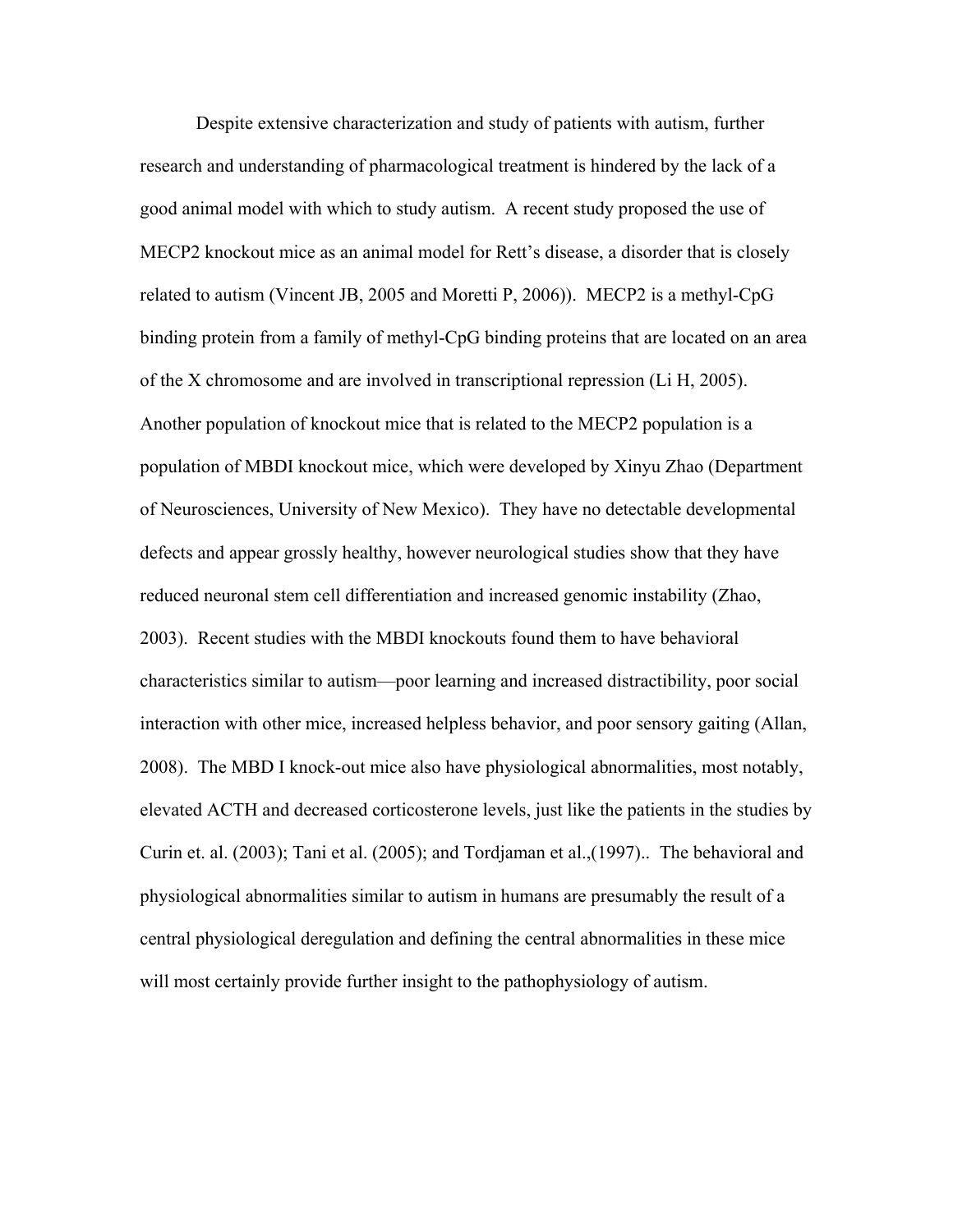Central to the physiological abnormalities of elevated ACTH and decreased cortisol is the HPA axis and possible dysregulation of the axis. This study sought to better define the point of this dysregulation in the MBD1 -/- mice; specifically to answer the question of whether or not there is a difference in expression level of corticotrophinreleasing factor (CRF) receptors in the two groups of mice. CRF-1 receptors are widely distributed in the brain, including the hippocampus, and activation of the receptors has been shown to play an important role in regulation of the HPA axis and in anxiety related behavior (Groote, 2005). While other areas of the brain express the CRF-1 receptor, including the pituitary glad, our currently available methods would not have allowed us to use the very small pituitary glands of these mice for individual analysis. The hippocampus, which is large enough to provide individual samples for our experiments, is known to be one of the areas of the brain to which CRF-1 receptors are distributed. The hippocampus provides neural input to the paraventricular nucleus of the hypothalamus, thereby exerting positive and negative control to the HPA axis. There is a negative feedback loop mediated by glucocorticoid receptors through which concentration of glucocorticoids not only affect the activity of the hypothalamus and anterior pituitary glands, but in which their effects extend even more centrally to the hippocampus to down-regulate neural input from the hippocampus to the hypothalamus. Comparing the expression of CRF-1 receptors in the hippocampi of the MBD1 -/- mice to wild-type mice was meant to help determine the level of deregulation of the HPA axis in these mice. Thus, it was predicted that the MBD1 -/- mice would exhibit a downregulation in hippocampal CRF-1 receptors because low levels of corticosterone in the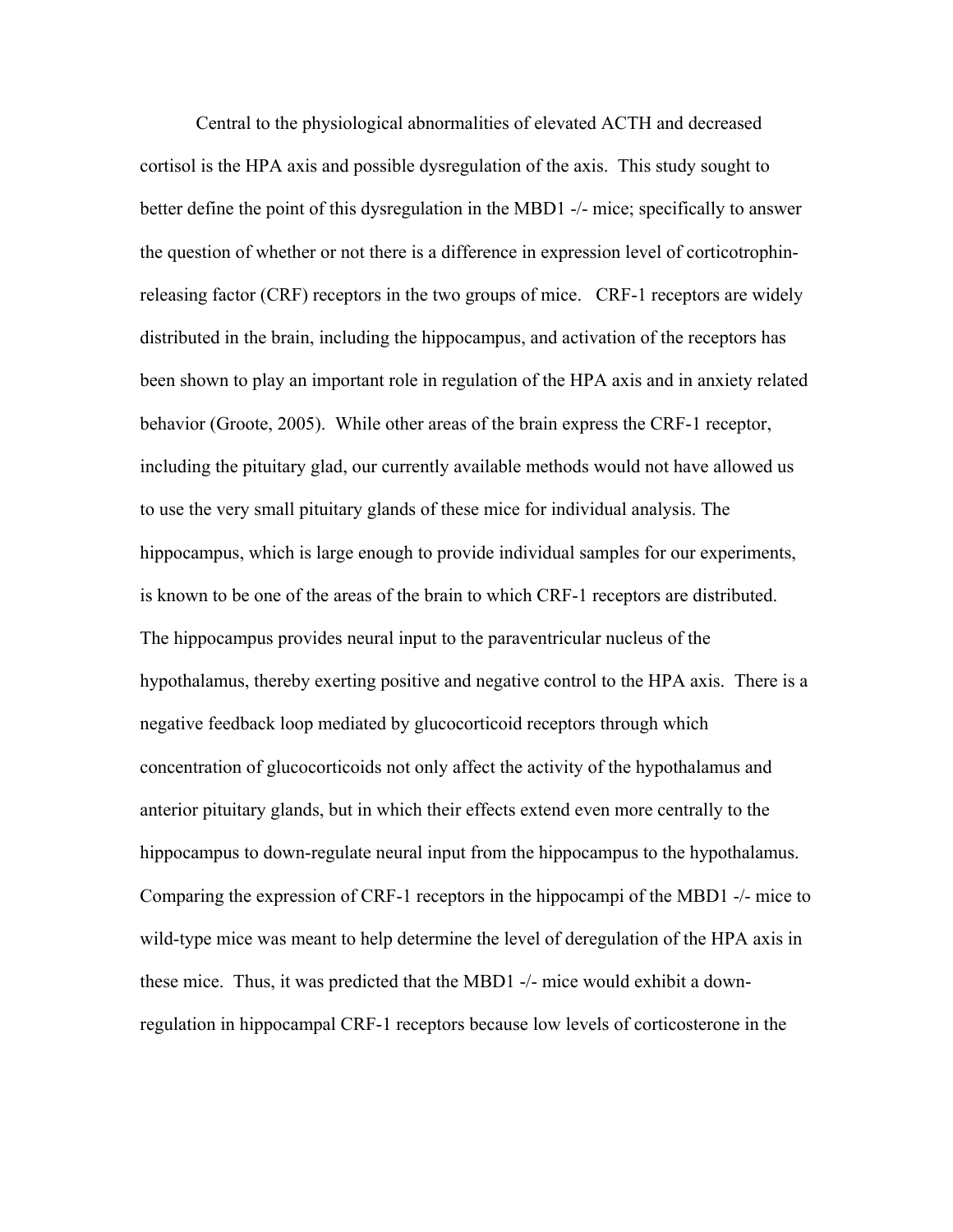mice will lead to a perpetual increase in CRF release from the hypothalamus and subsequent down-regulation of receptors.

## **METHODS:**

#### Animals

All procedures involving animals were approved by the University of New Mexico Laboratory Animal Care and Use Committee and were conducted by a trained laboratory technician. The laboratory holds currently approved protocols for these studies.

Six MBD-1 knock out mice and 6 wild type mice were euthanized and their brains dissected on ice. The hippocampi were removed and placed in 0.5 ml ice cold HB Buffer and homogenized in preparation for the anti-CRF Receptor 1 Immunoblot Protocol. Each hippocampus was homogenized in a 1ml Dounce tissue grinder by 5 strokes with a loose fitting pestle and 5 strokes of the tight fitting pestle. Homogenate was centrifuged and the supernate aliquoted into fresh tubes. One aliquot from each sample was run in a Protein Assay (using Bio Rad) to determine the protein concentration and the rest of the aliquots were frozen at -80C until use.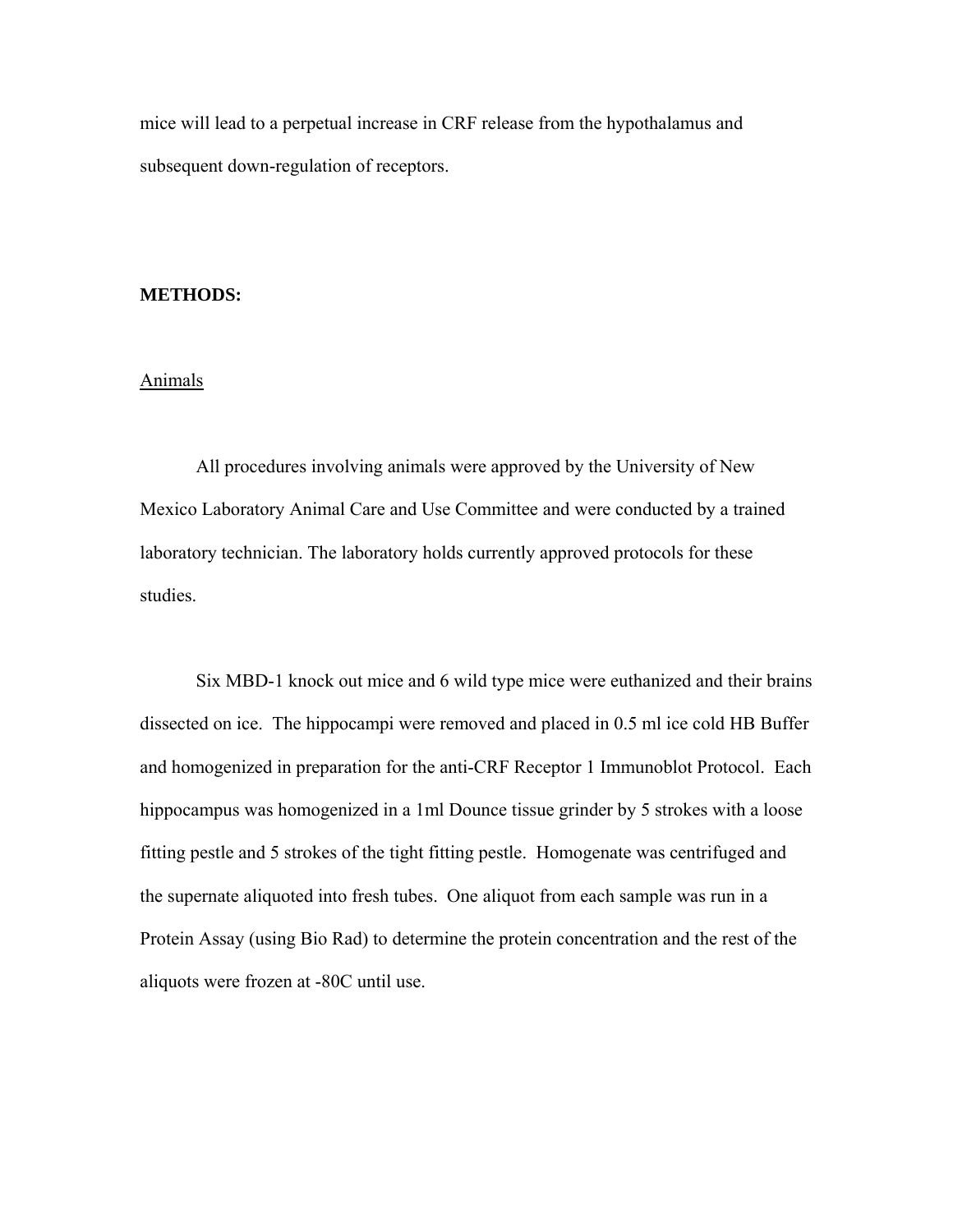A western blot was conducted to determine the relative amounts of CRF-1 in wild-type and MBD1 -/- mice. At the time of the experiment, aliquots were removed from the freezer and diluted to standard concentration with a sample buffer and reducing agent and transferred to and run on Tris-Acetate Polyacrylamide Gels. After running the gels, the membranes were blocked and incubated overnight with a primary Rabbit Anti-Corticotropin-Releasing Factor Receptor 1 polyclonal antibody made by Chemicon International. After incubation the membranes were washed, incubated for an hour and a half with the secondary antibody, washed once more and then detected for immunolabeled CRF-1 proteins with the Pierce Supersignal West Pico Chemiluminescent Kit.

## Analytical methods,and power calculation :

Power calculation assuming an alpha of 0.05 and an effect size of 30% difference with less than a 10% error rate indicates that an n of 6 per group gives 87.5 % power. The data was run in triplicate and quantified using densitometry program (Bioquant) and analyzed using a one way ANOVA with the aid of SPSS v14.

#### **RESULTS:**

The results showed that the Hippocampi of the MBD1 knockout mice had significantly less ( $p<0.03$ ) expression of Corticotropin-Releasing Factor Receptor 1 than the Hippocampi of the wildtype mice. The expression was quantified by individual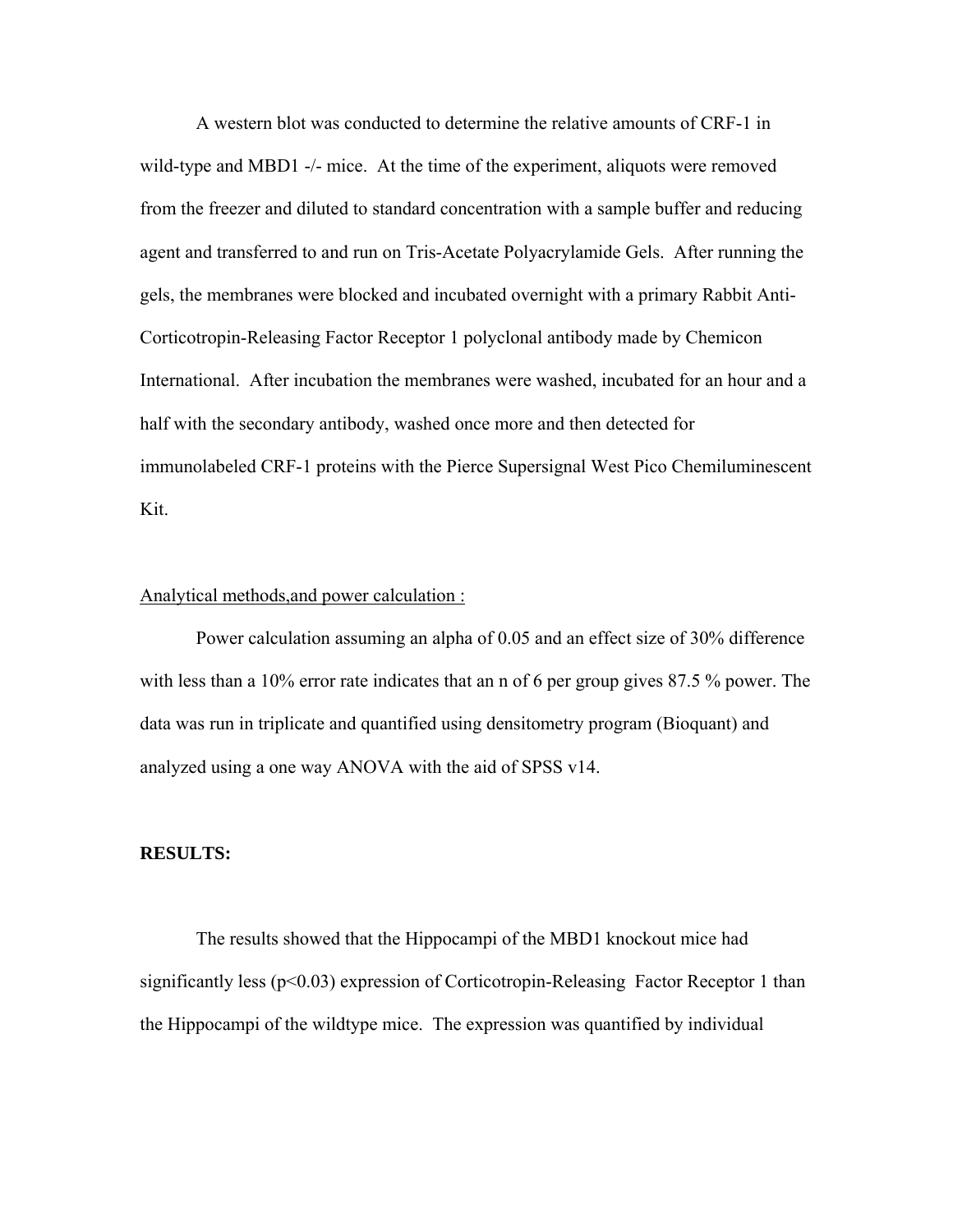immuno-reactivity units, relative to beta-actin, which has previously been shown to be expressed equally in the MBD1 knockout mice and wildtype mice.



Lanes 1-6 MBD1 KO; Lanes 7-12 Wildtype

 $t(10)=2.5, p<0.03$ 

#### **DISCUSSION:**

Several studies have suggested a dysregulation of the HPA axis among autistic children. Poor adaptive responding to stressful situations has long been noted among autistic children. Abnormal diurnal rhythm and abnormal dexamethasone stress test response has been reported for both autistic children and infants (Hoshino et al., 1987). Recently a comparison of salivary cortisol response to ACTH stimulation has reported that autistic individuals had a slower cortisol response compared to healthy controls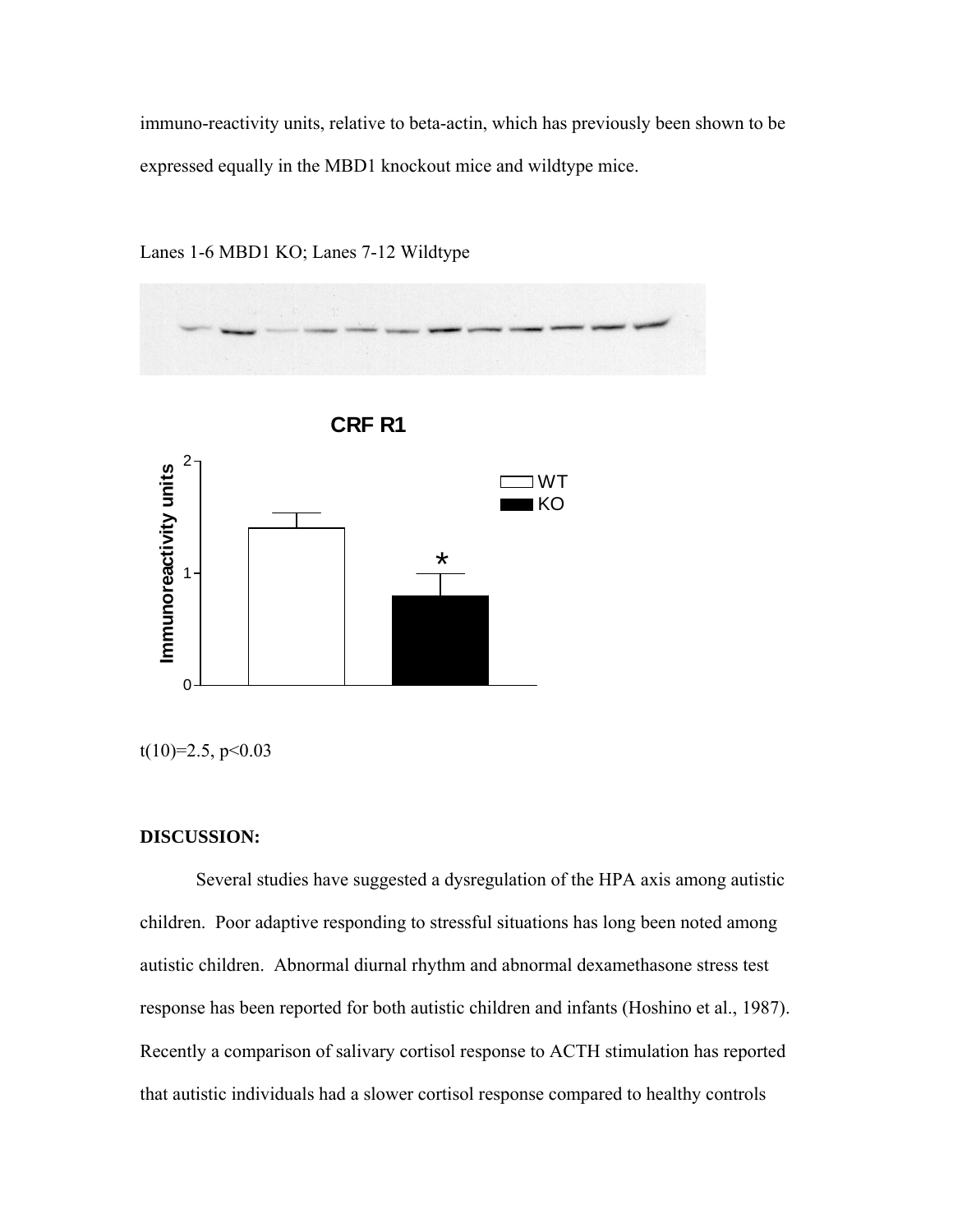(Marinović-Curin et al., 2008). These findings suggest that the negative feedback mechanism of the HPA-axis may be disrupted in autistic children. A goal of the present study was to evaluate a mouse model for its similarity to the HPA axis dysregulation seen in human autism.

The results of the present study show that the MBD1 knock out mice have less CRF-1 than the wildtype mice. CRFR-1 is known to mediate behavioral responses to stress (Heinrichs and Koob, 2004) and antagonists of CRFR1 are associated with moderating depression and stress in patients (Zobel et al., 2000). Our findings are counterintuitive, as the increased levels of anxiety in these mice in behavioral testing originally led us to hypothesize that an increase in stress-hormone receptors (CRF-1 in particular) may be involved. Thus, it was unexpected that the mice displaying greater depression would have lower levels of CRFR1. It is possible that the lower levels of CRFR1 in the MBD1 KO mice represent a compensatory down regulation as an effort to mitigate the degree of unregulated CRF activation produced by MBD1 knockout. It is possible that we are seeing a down-regulation of the receptors in a physiological attempt to decrease the impact of excess stress hormones on the mice. The fact that the mice continue to have elevated levels of anxiety in light of this indicates that there is likely another mechanism involved in producing these heightened levels of anxiety that deems this down-regulation ineffective.

Several studies indicate functional interactions between CRF and the serotonergic system and have linked these interactions to depression. In addition to CRF effects on the raphe nucleus (Sakanaka et al, 1987; Swanson et al, 1983; Ruggiero et al, 1999; Kirby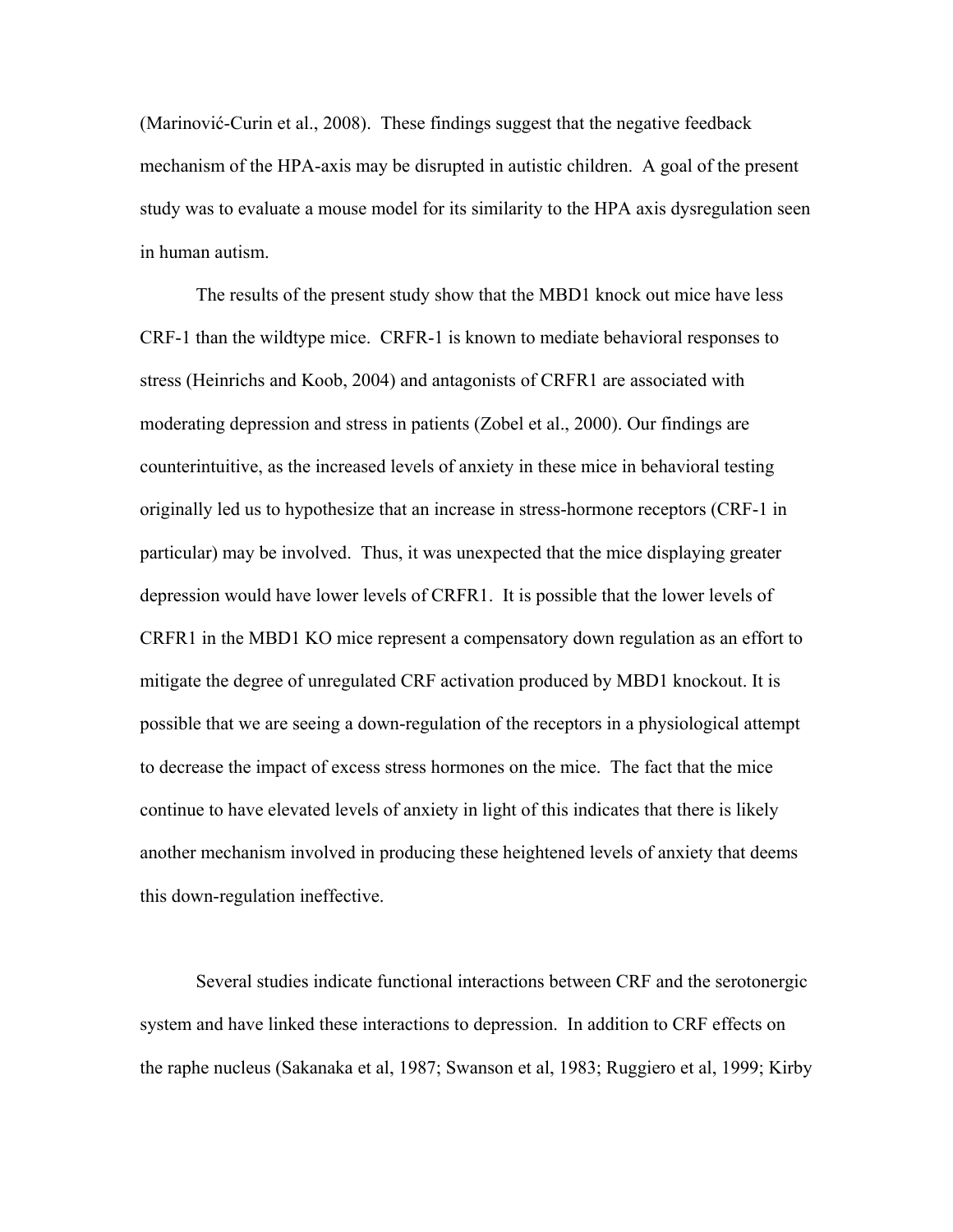et al, 2000; Lowry et al, 2000; Valentino et al, 2001) CRF receptors influence hippocampal serotonin (5HT) levels (Linthorst et al., 2002; Peñalva et al., 2002; Oshima et al., 2003). CRF receptor antagonists reduce 5HT levels in rat hippocampal formation (Isogawa et al, 2000; Linthorst et al, 2002). Homozygous CRFR1 knockout mice showed enhanced hippocampal 5-hydroxyindoleacetic acid (5-HIAAA) under basal conditions and a greater rise in hippocampal 5HT during a forced swim task compared to wild type mice (Peñalva et al., 2002). The most abundant 5HT receptor in the hippocampus is the 5HT1A receptor and its expression is regulated by HPA axis activity (Lopez et al., 1998); with expression being elevated during low corticosteroid conditions and decreased with high corticosteroid levels.

Current research with the MBD-1 mice and the explanation for increased levels of anxiety in these mice is being directed toward serotonin and the role it may play in increased levels of anxiety in autism spectrum disorders. MBD1 protein is known to regulate the expression of serotonin receptors in the brain, and indeed, the MBD1 knockout mice have been found to have increased levels of Serotonin 2c receptors (Allan, 2008). Future studies will seek to test this link between the HPA axis and serotonin regulation of the stress axis.

#### **REFERENCES:**

Allan AM, Liang X, Lou Y, Pak CH, Li X, Szulwach KE, Chen D, Jin P, Zhao X. The loss of methyl CpG biding protein I leads to autism like behavioral deficits. *Human Molectular Genetics* 2008; 17(13): 2047-2057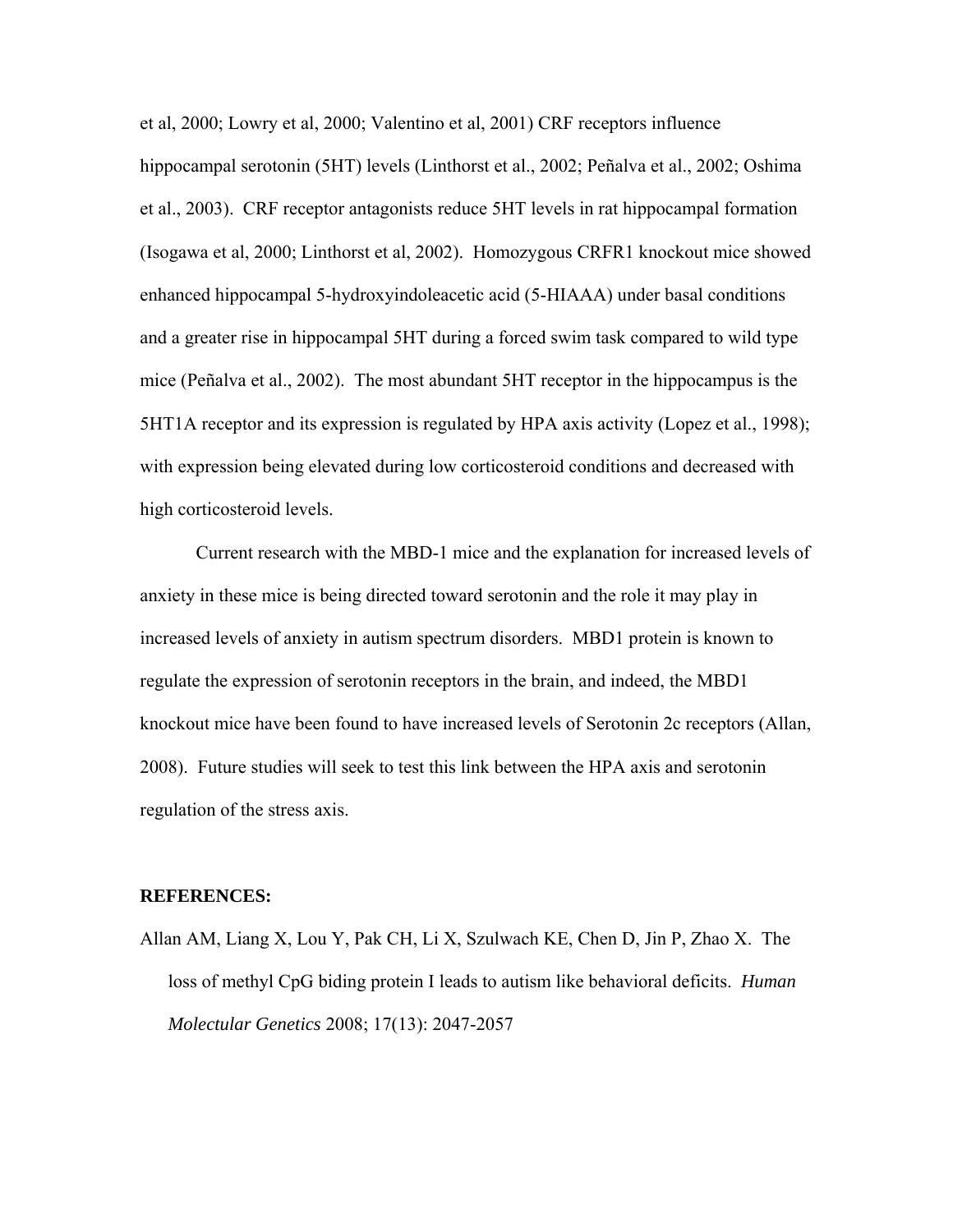- Chamberlain RS, Herman BH. A novel biochemical model linking dysfunctions in brain melatonin, proopiomelanocortin peptides, and serotonin in autism. *Biol Psychiatry*  1990; 28: 773-793
- Costanzo, Linda S. Physiology: Saunders Text and Review Series. W.B. Saunders Company. 1998, chapter 9
- Curin J.M., Terzic J., Petkovic Z.B., Zekan L., Terzic I.M., and Susnjara I.M.. Lower Cortisol and Higher ACTH Levels in Individuals with Autism. *Journal of Autism and Developmental Disorders* 2003; 33: 443-448
- Groote L, Penalva RG, Flachskammm C, Reul JMHM, and Linthorst ACE. (2005). Differential monoaminergic, neuroendocrine and behavioural responses after central administration of corticotropin-releasing factor receptor type 1 and 2 agonists. *Journal of Neurochemistry* 2005; 94: 45-56
- Heinrichs SC, Koob GF. Corticotropin-releasing factor in brain: a role in activation, arousal, and affect regulation. *J Pharmacol Exp Ther* 2004; 311(2):427-40
- Hoshino Y, Yokoyama F, Watanabe M, Murata S, Kaneko M, Kumashiro H. The diurnal variation and response to dexamethasone suppression test of saliva cortisol level in autistic children. *Jpn J Psychiatry Neurol*. 1987 Jun;41(2):227-35
- Isogawa K, Akiyoshi J, Hikichi T, Yamamoto Y, Tsutsumi T, Nagayama H. Effect of corticotripin releasing factor receptor 1 antagonist on extracellular norepinephrine, dopamine and serotonin in hippocampus and prefrontal cortex of rats in vivo. *Neuropeptides* 2000; 34(3-4):234-9
- Kirby LG, Rice KC, Valentino RJ. Effects of corticotrophin-releasing factor on neuronal activity in the serotonergic dorsal raphe nucleus. *Neuropsychopharmacology* 2000; 22(2):148-62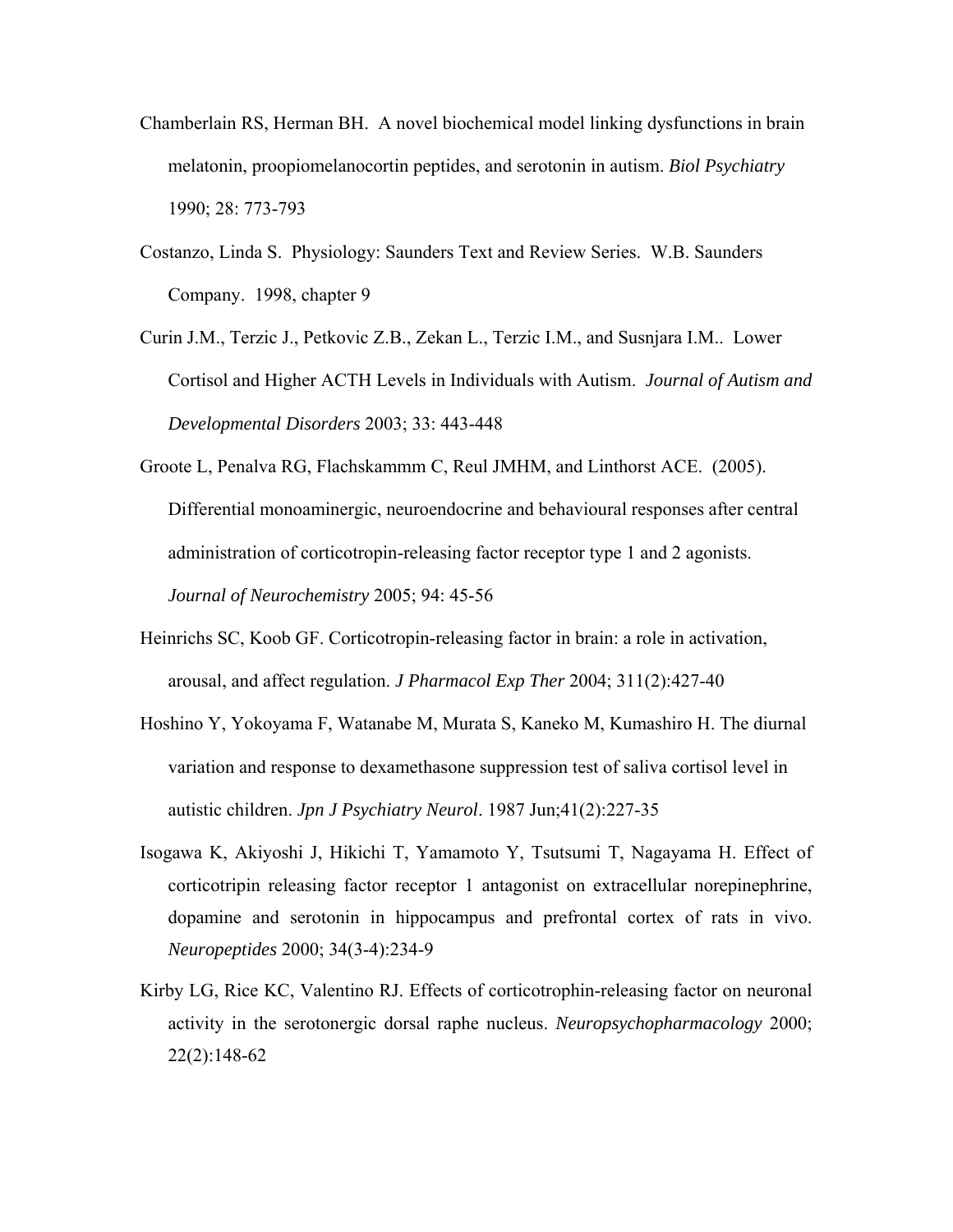- Li H, Yamagata T, Mori M, Yasuhara A, and Momoi MY. Mutation analysis of methyl-CpG binding protein family genes in autistic patients. *Brain Development* 2005; 27:5: 321-325
- Linthorst AC, Penalva RG, Flachskamm C, Holsboer F, Reul JM. Forced swim stress activates rat hippocampal serotonergic neurotransmission involving a corticotrophinreleasing hormone receptor-dependent mechanism. *Eur J Neurosci* 2002; 16(12):2441-52
- Lopez JF, Chalmers DT, Little KY, Watson SJ. A.E. Bennett Research Award. Regulation of serotonin1A, glucocorticoid, and mineralocorticoid receptor in rat and human hippocampus: implications for autism *Biol Psychiatry* 1998; 43(8):547-73
- Lowry CA, Rodda JE, Lightman SL, Ingram CD. Corticotropin-releasing factor increases in vitro firing rates of serotonergic neurons in the rat dorsal raphe nucleus: evidence for activation of a topographically organized mesolimbocortial serotonergic system. *Journal of Neurosci* 2000; 20(20):7728-36
- Marinović-Curin J, Marinović-Terzić I, Bujas-Petković Z, Zekan L, Skrabić V, Dogas Z, Terzić J. Slower cortisol response during ACTH stimulation test in autistic children. *Eur Child Adolesc Psychiatry.* 2008 Feb;17(1):39-43
- Moretti P and Zoghbi HY. MECP2 dysfunction in Rett syndrome and related disorders. *Current Opinions in Genetic Development* 2006; 16(3): 276-281
- Muller MB and Wurst W. Getting closer to affective disorders: the role of CRH receptor systems. *TRENDS in Molecular Medicine* 2004; 10(8)
- Oshima A, Flachskamm C, Reul JM, Holsboer F, Linthorst AC. Altered serotonergic neurotransmission but normal hypothalamic-pituitary-adrenocortical axis activity in mice chronically treated with the corticotropin-releasing hormone receptor type 1 antagonist NBI 30775. *Neuropsychopharmacology* 2003; 2:2148-159
- Peñalva RG, Flachskamm C, Zimmermann S, Wurst W, Holsboer F, Reul JM, Linthorst AC. Corticotropin-releasing hormone receptor type 1-deficiency enhances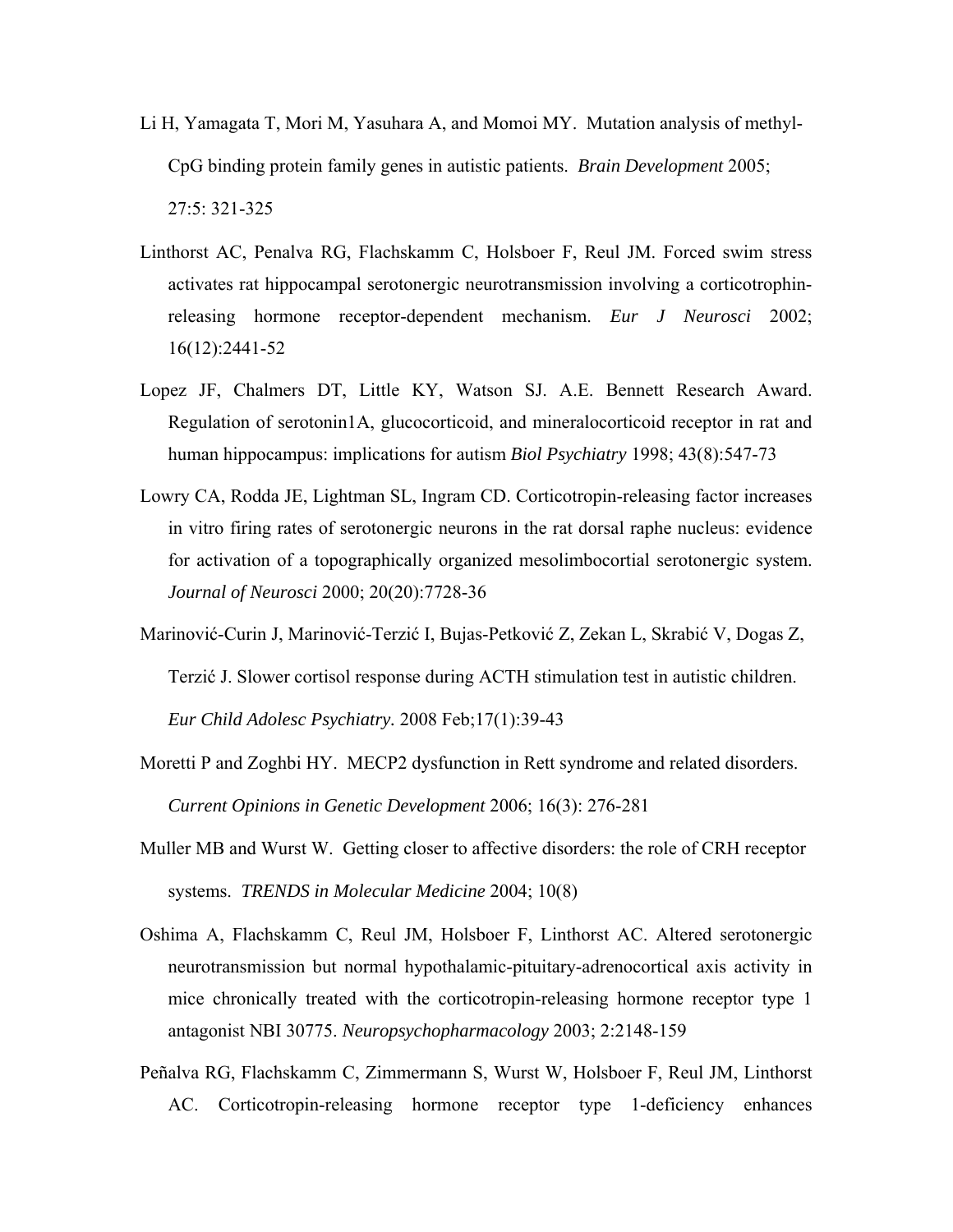hippocampal serotonergic neurotransmission: an in vivo microdialysis study in mutant mice. *Neuroscience* 2002; 109(2):253-66

- Rapin, I. Current Concepts: Autism. *The New England Journal of Medicine* 2006; 337(2): 97-104
- Ruggiero DA, Underwood MD, Rice PM, Mann JJ, Arango V. Corticotropic-releasing hormone and serotonin interact in the human brainstem: behavioral implications. *Neuroscience* 1999; 91(4):1343-54
- Sakanaka M, Shibasaki T, Lederis K. Corticotropin-releasing factor-containing afferent to the inferior colliculus of the rat brain. Brain Res 1987; 414(1):68-76
- Swanson LW, Sawchenko PE, Rivier J, Vale WW. Organization of ovine corticotrophinreleasing factor immunoreactive cells and fibers in the rat brain: an immunohistochemical study. *Neuroendocrinology* 1983; 36(3):165-86
- Tani P, Lindberg N, Matto V, Appelberg B, Nieminen-von Wendt T, von Wendt L, Porkka-Heiskanen T. Higher plasma ACTH levels in adults with Asperger syndrome. *J Psychosom Res* 2005; 58:533-536.
- Tordjman S, Anderson GM, McBride PA, Hertzig ME, Snow ME, Hall LM, Thompson SM, Ferrari P, Cohen DJ. Plasma beta-endorphin, adrenocorticotropin hormone, and cortisol in autism. *J Child Psychol Psychiatry* 1997; 38:705-715
- Valentino RJ, Liouterman L, Van Bockstaele EJ. Evidence for regional heterogeneity in corticotropin-releasing factor interactions in the dorsal raphe nucleus. *J Comp Neurol* 2001; 435(4):450-63
- Vincent JB, Melmer G, Bolton PF, Hodgkinson S, Holmes D, Curtis D, and Gurling HM.. Genetic linkage analysis of the X chromosome in autism with emphasis on the fragile X region. *Psychiatric Genetics* 2005; 15(2):83-90